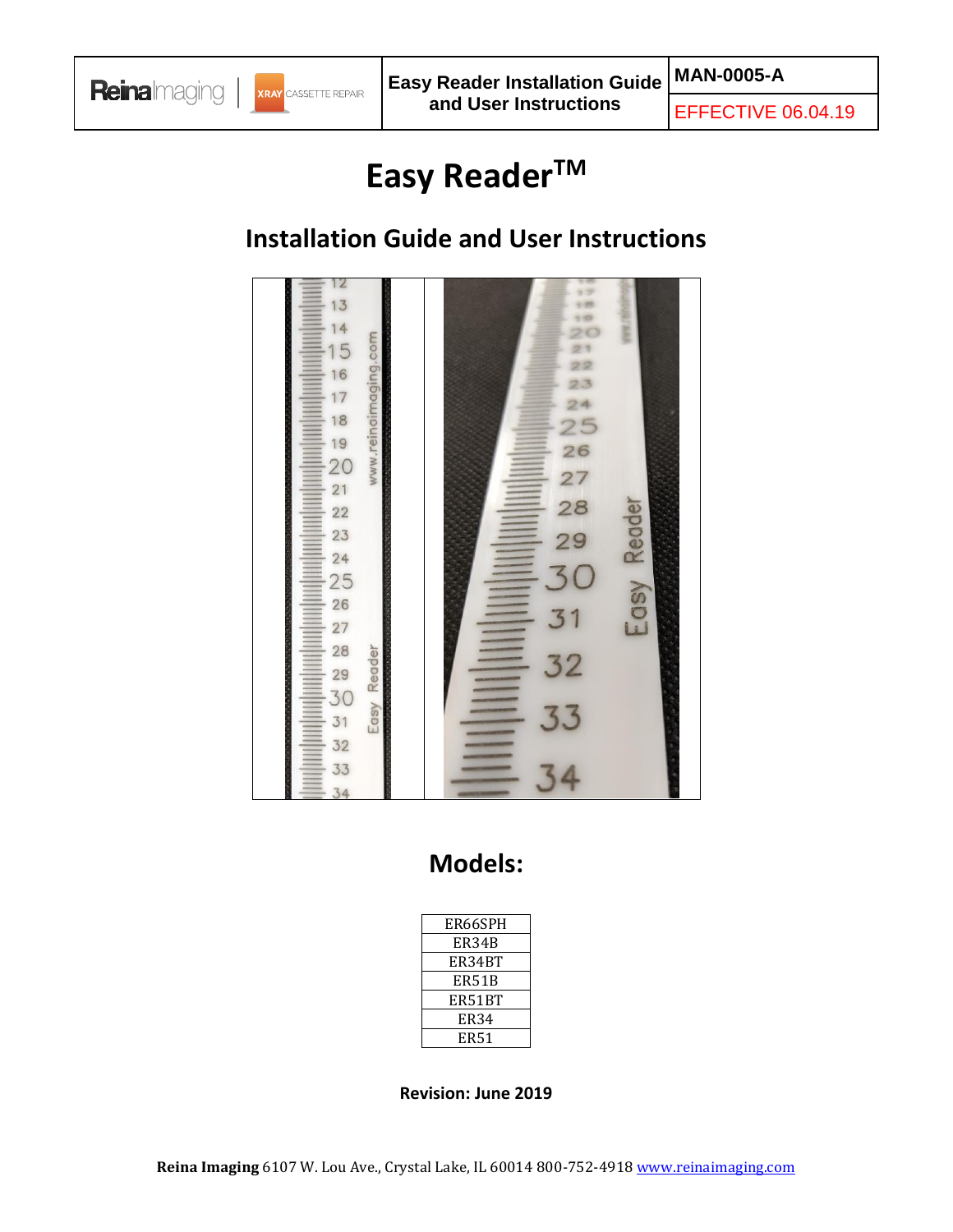# **i. Intended Use**

The Easy Reader<sup>™</sup> is intended for use by the radiographic technologist as a visual aid for proper positioning of the patient during a radiographic examination and as a reference for combination of segment images ("stitching").

# **ii. Safety and Compliance**

# **A** General Cautions

• There are no general safety concerns regarding this device.

# **Compliance**

The **Easy ReaderTM** is a Class 1 Medical Device (510k exempt) in the USA and is registered to:

### **Reina Imaging**

6107 W. Lou Avenue Crystal Lake, IL 60014 USA Phone: 800-752-4918



The **Easy ReaderTM** has been labeled and declared:

 $\epsilon$ 

This model has been classified as a Class 1, Annex VII device.

#### **European Authorized Representative:**

Pinchet Rx SRL Contact: Paolo Pinchet Via Don Gnocchi 24 20148 Milano Italy Phone: 02 / 48707603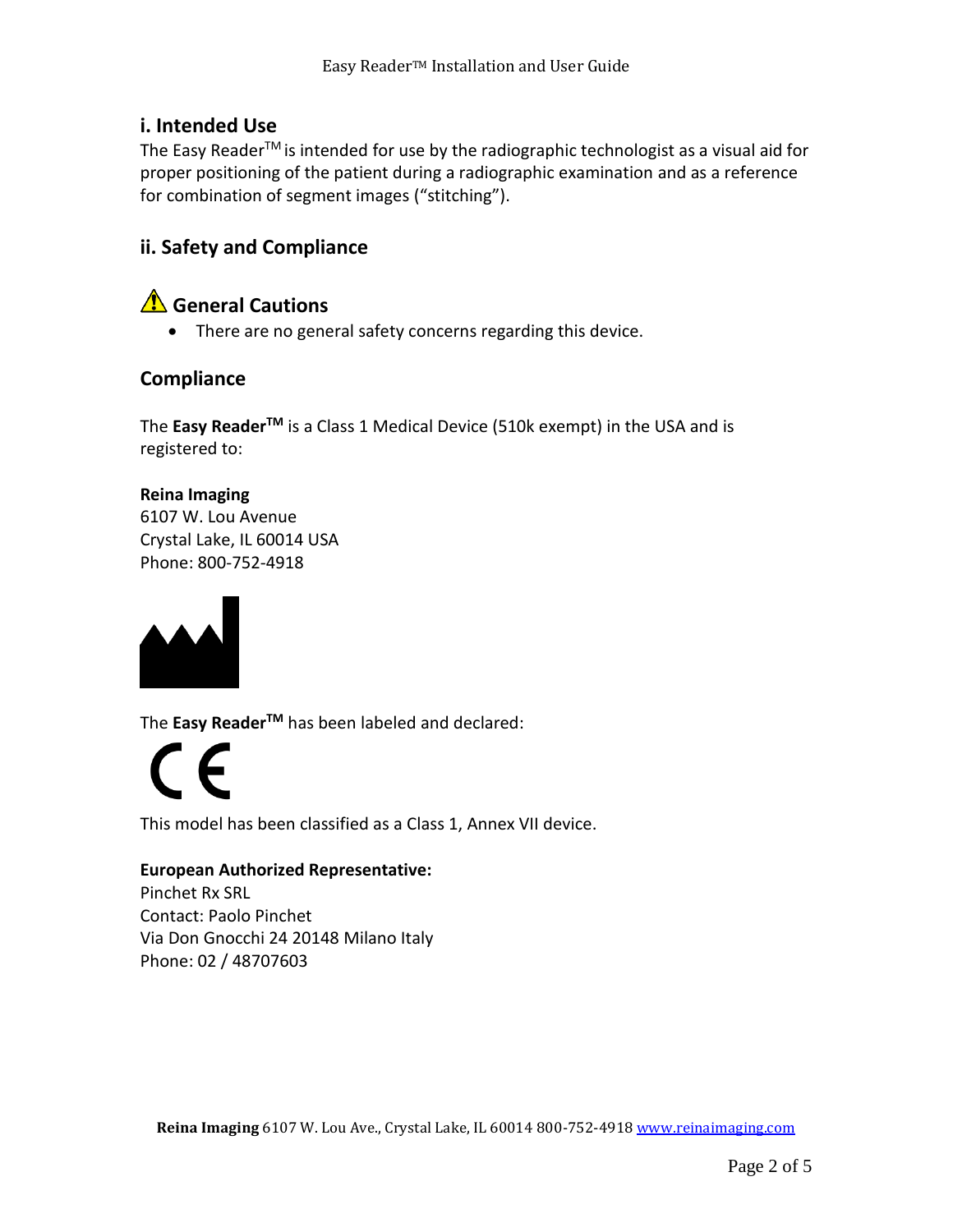## **iii. Warranty**

Reina Imaging warrants to the Original Purchaser that this product will be free from defects in its workmanship and materials, under normal use and service conditions, as described herein. "Defects" as used in this warranty, is defined as any imperfections which impair the use of the product. The company will repair or replace, at its option, without charge to the original purchaser only, the defective products or parts for a period of 1 (one) year from the date of purchase and while owned by the Original Purchaser. Should any component fail under normal use during this period, it is the buyer's responsibility to contact customer service at 800-752-4918.

#### Not Covered Under this Warranty

Damage caused by user abuse, misuse, negligence, accidental misuse, failure to assemble properly and normal wear will not be covered under this warranty. Users are responsible for reading all instructions prior to using the product(s).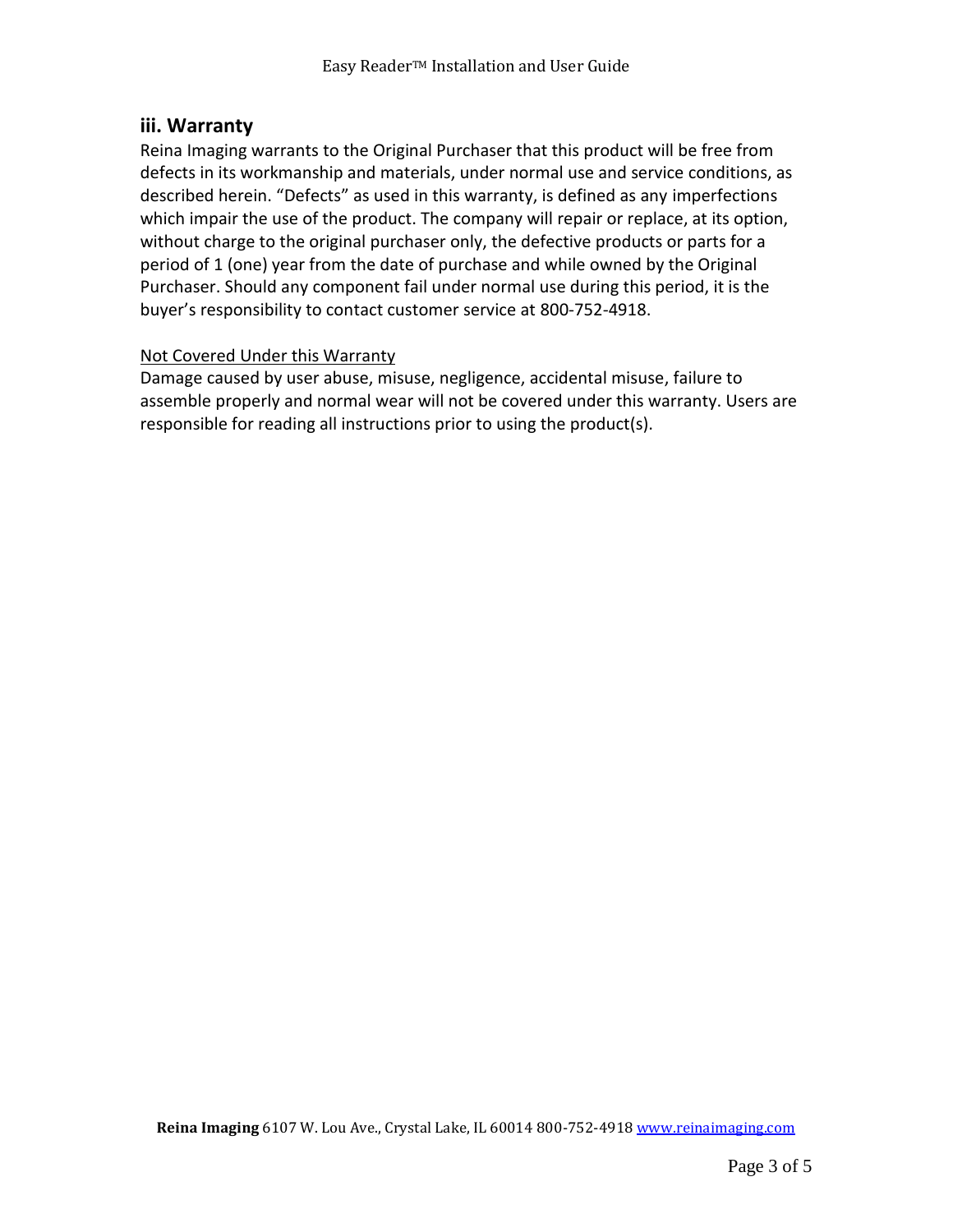#### **1. Installation**

1.1. For models featuring a bracket:

|         | For Reina Imaging Stitching Platform with Handles |
|---------|---------------------------------------------------|
| ER66SPH | (affixes to rear side of patient shield)          |
|         | For all Reina Imaging two panel devices except    |
| ER34B   | Trans-Former line of products                     |
|         | For all Reina Imaging two panel Trans-Former line |
| ER34BT  | of products                                       |
|         | For all Reina Imaging three panel devices except  |
| ER51B   | Trans-Former line of products                     |
|         | For all Reina Imaging three panel Trans-Former    |
| ER51BT  | line of products                                  |

The Easy Reader<sup>™</sup> bracket is designed to simply hang on the imaging device as shown in Figure 1.1 below:



1.2. For tape-on models not featuring a bracket:

| $l$ ER34 | For all two panel devices   |
|----------|-----------------------------|
| ER51     | For all three panel devices |

Use adhesive tape to affix the Easy Reader<sup>™</sup> to your imaging device as desired.

**Reina Imaging** 6107 W. Lou Ave., Crystal Lake, IL 60014 800-752-491[8 www.reinaimaging.com](http://www.reinaimaging.com/)